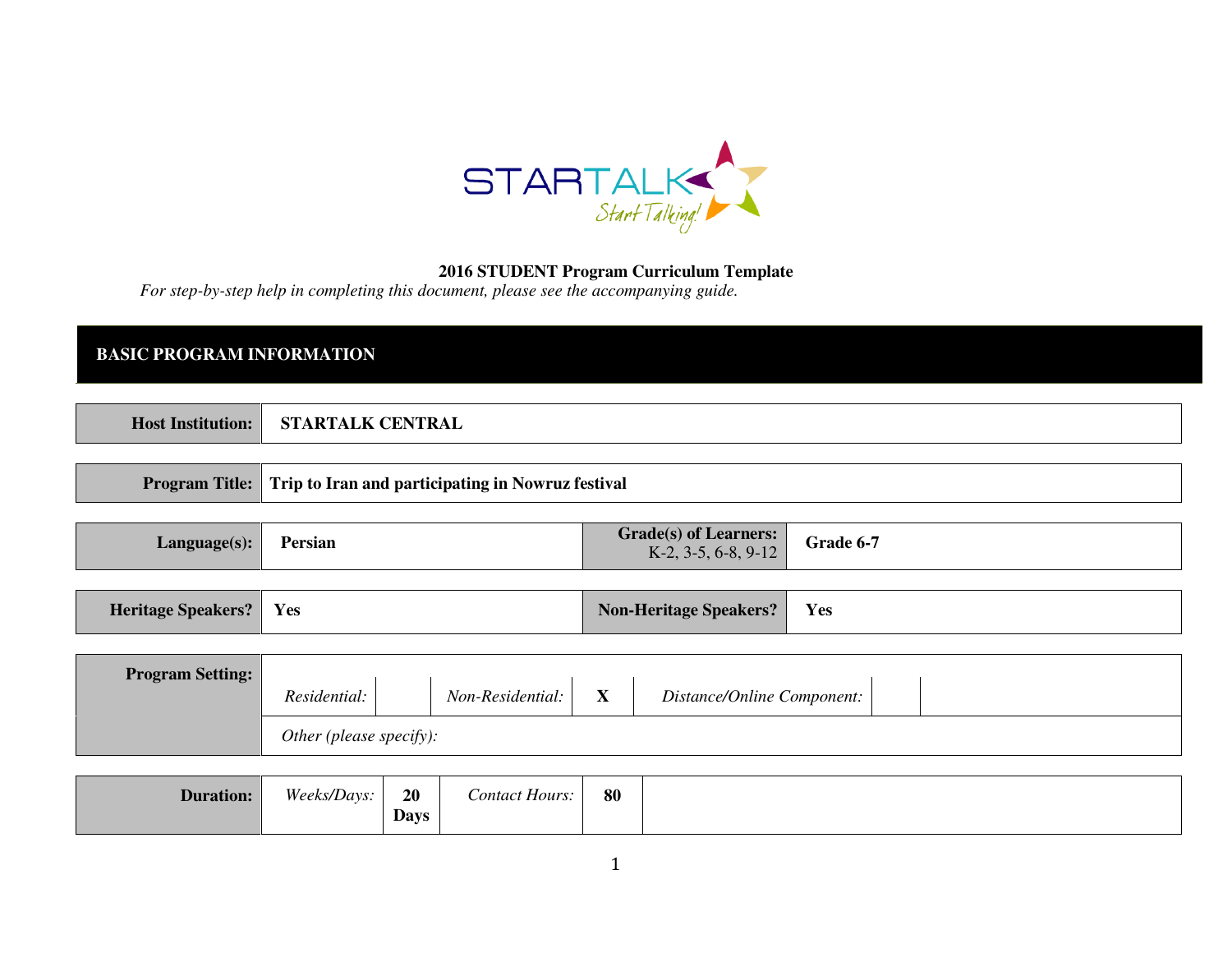| <b>Target Proficiency</b><br>Level: | <b>Listening and Speaking:</b> | (during and by end of program) | Target Performance Level(s): Listening and Speaking: Intermediate High |
|-------------------------------------|--------------------------------|--------------------------------|------------------------------------------------------------------------|
| (by end of program) $\vert$         | <b>Intermediate Mid</b>        |                                |                                                                        |

**If your program will enroll learners at different developmental and language proficiency levels, please fill out a separate template for each group.**

| Curriculum designed<br>bv: | Ms. Hajar Shakhali |
|----------------------------|--------------------|
|                            |                    |

| $\sim$<br>.1ar<br>วลr<br>инан | rish@gmail.com |
|-------------------------------|----------------|
|-------------------------------|----------------|

#### **STARTALK-endorsed Principles for Effective Teaching and Learning**

- ▪Implementing a standards-based and thematically organized curriculum
- ▪Facilitating a learner-centered classroom
- ▪Using target language and providing comprehensible input for instruction
- ▪Integrating culture, content, and language in a world language classroom
- ▪Adapting and using age-appropriate authentic materials
- ▪Conducting performance-based assessment

**STAGE 1: What will learners be able to do with what they know by the end of the program?**

#### **Program Overview and Theme**

 In a paragraph, provide a brief overview of your program. What is the theme that will guide standards-based instruction and learning throughout the program? What will learners experience during the program? What do you hope learners will be able to do after the program ends?

Theme: "Trip to Iran and participating in Nowruz festival." Nowruz (new day), which marks the beginning of spring, is widely celebrated in Iran and the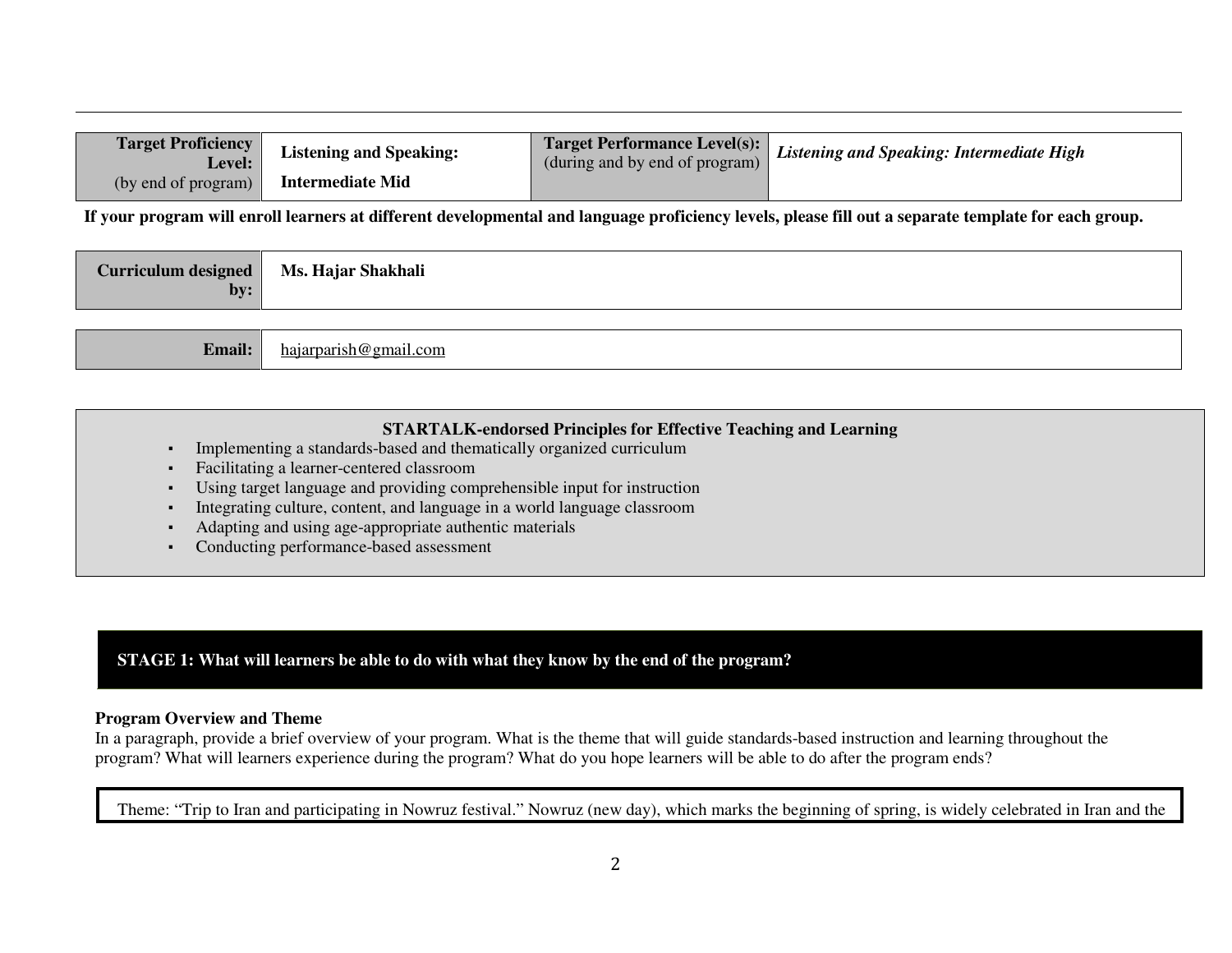neighboring countries of Afghanistan and Tajikistan on New Year's Day (according to the solar calendar). The history of Nowruz goes back three thousand years. Through interactive activities, learner will explore traditions and customs that are involved with Nowruz celebration. They will learn when and for how long Nowruz is celebrated, as well as what families and societies do in order to welcome the start of spring on Nowruz.

The course will target learners in  $6<sup>th</sup>$  and  $7<sup>th</sup>$  grades (11-12 years old); however, activities will be varied in order to differentiate instruction for older learners who are entering the program at the level. For instance, younger children will be exposed to and will practice the language by completing charts, Venn diagram, and writing short notes for pictures and images, while older learners will explore more online materials, create advertisements, completing graphic organizers and KWL (Know, Want to know, Learned), and make more detailed presentations on familiar topics.

The curriculum is intended for intensive STARTALK programs (5 days a week, 6 hours per day), but can be easily adapted for different program structures such as weekend schools, semester long programs, etc.

In the process of learning, students will watch movies, listen to stories, play related games, talk about routine activities during Nowruz, and interviewtheir parents about Nowruz/New Year celebration and share their findings with the class the next day. Learners will also interpret works of art, photographs, and simple pieces of literature (i.e., children's songs, games, etc.). In addition, learners will watch movies and write reviews. By the end of the program, learners will be able to talk, read, and write about favorite foods, games, activities, and important places that Iranians usually visit during Nowruz celebration in Iran. They will also be able to identify areas that are similar or different from those New Year celebrations in the United States. Learners will further be able to make short presentations and describe places with detail.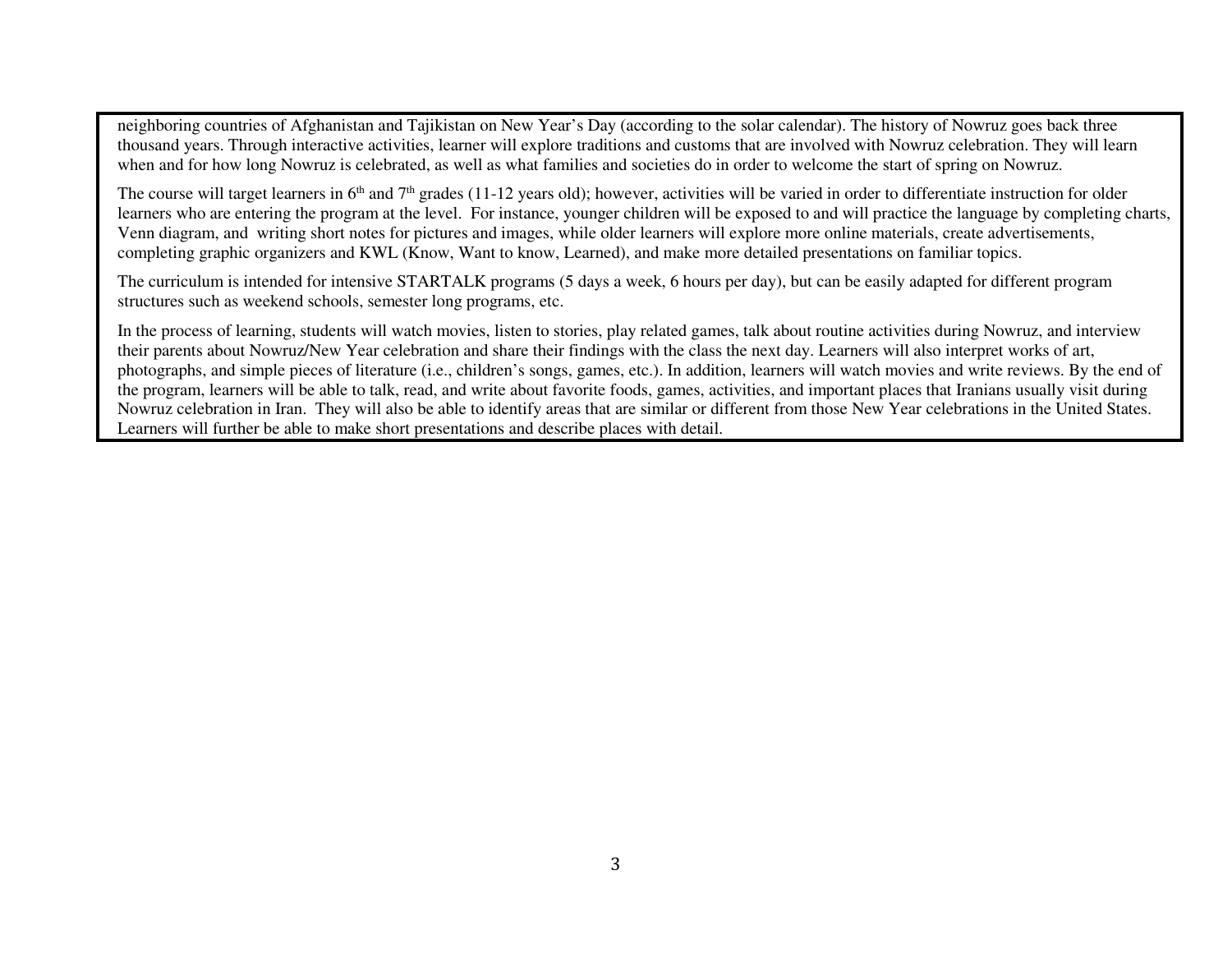# **NCSSFL-ACTFL GLOBAL CAN-DO BENCHMARKS**

*Be sure to label the mode and proficiency level of each statement.*

# **PROGRAM CAN-DO STATEMENTS OR NCSSFL-ACTFL CAN-DO STATEMENTS**

*Number the Can-Do statements here and then transfer to Stage 3.* 

| <b>Interpretive Listening</b>                                                                                                                                                                                                                                                                                                                                                                                                                                 |                                                                                                                                                                                                                                                                                                                                                                                                                                                                                                                                                                 |  |  |
|---------------------------------------------------------------------------------------------------------------------------------------------------------------------------------------------------------------------------------------------------------------------------------------------------------------------------------------------------------------------------------------------------------------------------------------------------------------|-----------------------------------------------------------------------------------------------------------------------------------------------------------------------------------------------------------------------------------------------------------------------------------------------------------------------------------------------------------------------------------------------------------------------------------------------------------------------------------------------------------------------------------------------------------------|--|--|
| <b>Intermediate Mid:</b> I can understand the main idea in short, simple messages<br>and presentations on familiar topics. I can understand the main idea of simple<br>conversations that I overhear.<br><b>Intermediate High:</b> I can understand the main idea in messages and<br>presentations on a variety of topics related to everyday life and personal<br>interests and studies. I can understand the main idea in conversations that I<br>overhear. | I can understand the information given in an Iranian radio advertisement<br>or a conversation that I overhear related to Nowruz celebrations and<br>traditions such as Persian food (Samanoo, Sabzi polo ba mahee); music<br>and concert (traditional and modern); public transportation; historical<br>places (Emam Squre, Tehran Musem, Shah-e Doh Shamshira Mosque,<br>Bagh-e-Behesht, See o Se Pol, Chahar Bagh, Ark e Kerman, Chehel<br>Setoon, pole Khajoo, and Menar Jonboon); and how people usually<br>spend their time during Nowruz (Sizdah Be-dar). |  |  |
|                                                                                                                                                                                                                                                                                                                                                                                                                                                               | I can understand the biographical information of an Iranian influential<br>2.<br>person such as Amir Kabir, Naserideen shah, Ferdosee, Hafiz, Mawlana<br>Jalaluddin Rumi Balkhi, and Iranian singers including Estad Shajarian,<br>Alireza Eftekhari, and Mohammad Isfahanee).                                                                                                                                                                                                                                                                                  |  |  |
| <b>Interpersonal Communication</b>                                                                                                                                                                                                                                                                                                                                                                                                                            |                                                                                                                                                                                                                                                                                                                                                                                                                                                                                                                                                                 |  |  |
| <b>Intermediate Mid-</b> I can participate in conversations on familiar topics using<br>sentences and series of sentences. I can handle short social interactions in<br>everyday situations by asking and answering a variety of questions. I can<br>usually say what I want to say about myself and my everyday life                                                                                                                                         | I can appropriately participate in a social interaction, provide and ask<br>3.<br>for information related to topics of interest such as daily routine; public<br>transportation; special Nowruz dishes (Samanoo, sabzi polo ba mahee,<br>haft seen); music and concert (traditional and modern); and how people<br>usually spend their time during Nowruz (Sizdah Be-dar).                                                                                                                                                                                      |  |  |
| Intermediate High: I can participate with ease and confidence in<br>conversations on familiar topics. I can usually talk about events and<br>experiences in various timeframes. I can usually describe people, places, and<br>things. I can handle social interactions in everyday situations, sometimes<br>even when there is an unexpected complication.                                                                                                    | 4. I can provide information and full description about topics related to<br>historical places such as Takhte Jamshed, Tehran Museum, Jameh Mosque<br>of Isfahan); Se o se pol, Hasht Behesht, Arg e Bam, and Chehel setoun; as<br>well as influential Iranian figures such as, Amir kabir, Hafiz, Ferdosee,<br>Mawlana Jalaluddin Rumi Balkhi                                                                                                                                                                                                                  |  |  |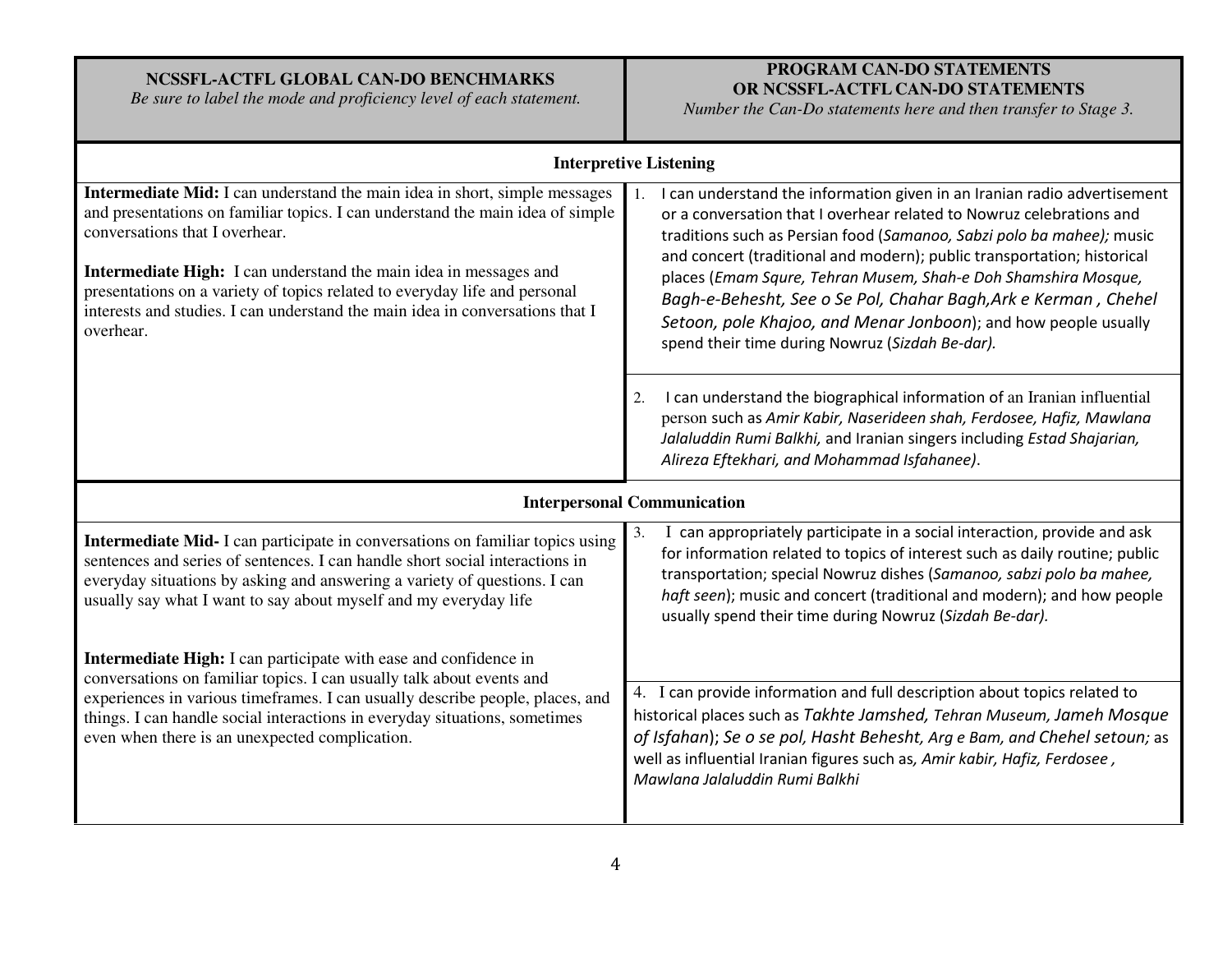| <b>Presentational Speaking</b>                                                                                                                                                                                                                                                                                                                                           |                                                                                                                                                                                                                                                                                                                                                                                                                             |  |  |
|--------------------------------------------------------------------------------------------------------------------------------------------------------------------------------------------------------------------------------------------------------------------------------------------------------------------------------------------------------------------------|-----------------------------------------------------------------------------------------------------------------------------------------------------------------------------------------------------------------------------------------------------------------------------------------------------------------------------------------------------------------------------------------------------------------------------|--|--|
| <b>Intermediate Mid:</b> I can make presentations on a wide variety of familiar<br>topics using connected sentences.<br><b>Intermediate high:</b> I can make presentations in a generally organized way<br>on school, work, and community topics, and on topics. I have researched. I<br>can make presentations on some events and experiences in various<br>timeframes. | 5. I can present on familiar topics related Nowruz including special Nowruz<br>dishes (Samanoo, Sabzi Koo Koo) music and concert (traditional and modern);  <br>transportation; daily routine; historical places (Takhte Jamsid, Tehran<br>Museum, , ARG, Jameh Mosque of Isfahan, baghe Mohtasham,<br>Jamsheedieh Park); and how people usually spend their time during Nowruz (<br>Mayla-e-Gul-e-Surkh and Sizdah Be-dar) |  |  |
|                                                                                                                                                                                                                                                                                                                                                                          | 6. I can talk about the similarities and differences between the traditional<br>and modern Iranian music through introducing and talking about singers<br>from different era (Estad Shaharian, alireza Entezamee, and Mohammad<br><b>Isfahanee</b>                                                                                                                                                                          |  |  |

### *You may add additional rows as necessary.*

## **STAGE 2: How will learners demonstrate what they can do with what they know by the end of the program?**

### **Summative Performance Assessment**

 Describe the *major summative* performance assessments you will use for each of the three communicative modes. These assessments will provide evidence that learners have achieved the program learning objectives

| <b>INTERPRETIVE TASK</b>                                                                              | <b>INTERPERSONAL TASK</b>                                                                                                                 | PRESENTATIONAL TASK                                                                                                                                                                                                         |
|-------------------------------------------------------------------------------------------------------|-------------------------------------------------------------------------------------------------------------------------------------------|-----------------------------------------------------------------------------------------------------------------------------------------------------------------------------------------------------------------------------|
| Learners understand, interpret, and analyze what is<br>heard, read, or viewed on a variety of topics. | Learners interact and negotiate meaning in spoken<br>or written conversations to share information,<br>reactions, feelings, and opinions. | Learners present information, concepts, and ideas<br>to inform, explain, persuade, and narrate on a<br>variety of topics using appropriate media and<br>adapting to various audiences of listeners, readers,<br>or viewers. |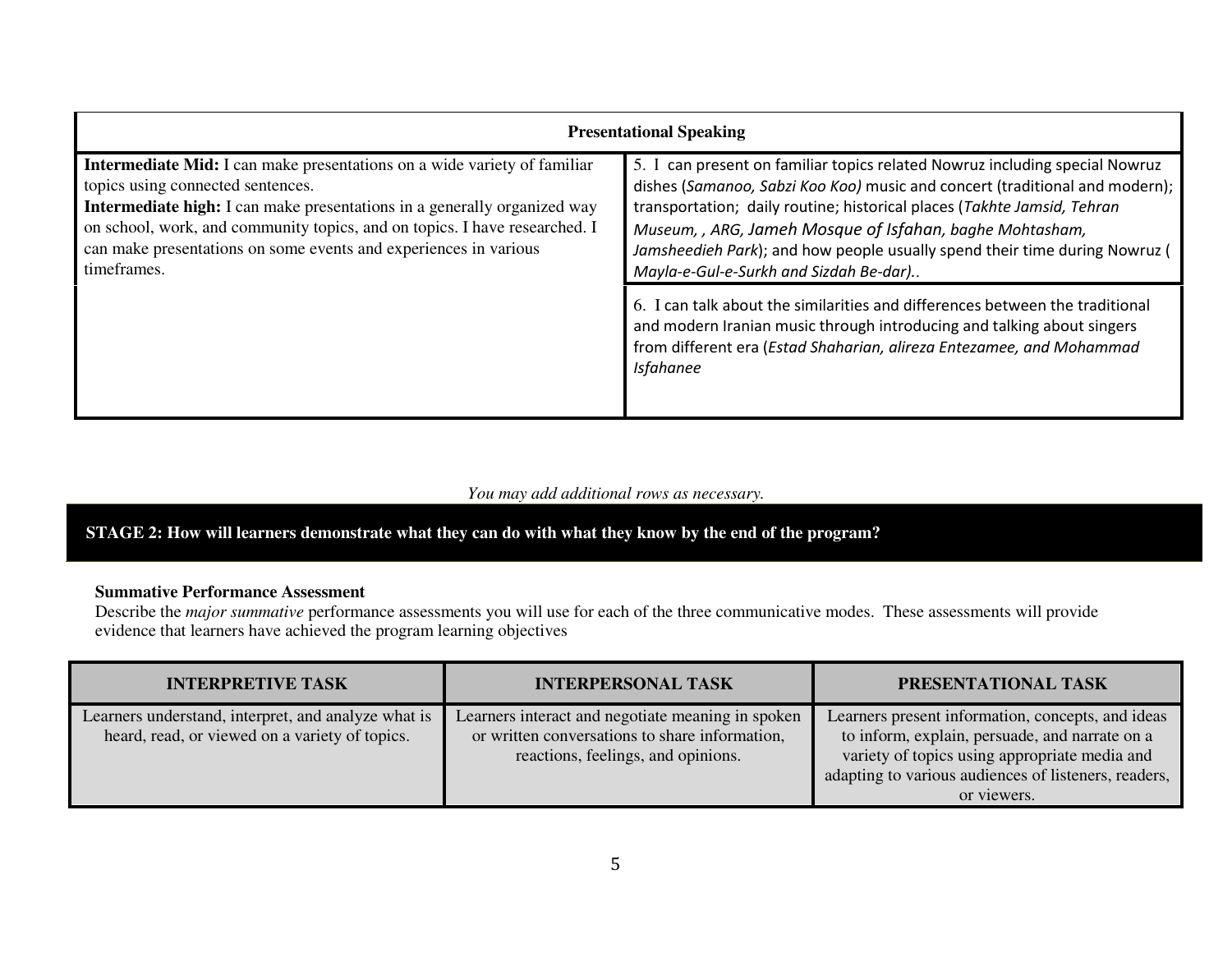| Learners will listen to authentic messages and         | The learner will share their summaries with each    | Learners will present findings from their Venn       |
|--------------------------------------------------------|-----------------------------------------------------|------------------------------------------------------|
| watch clips that convey basic information about        | other and talk about the topics. They will also     | diagrams and interviews with parents to the class.   |
| Persian music, celebration, transportation,            | highlight similarities and differences from their   | They will inform the class about similarities and    |
| architecture, historical cities and places that people | Venn diagrams and answer each other's questions.    | differences that exist between the two cultures,     |
| usually visit during the Nowruz festival in Iran.      | As an independent activity, learners will interview | including architecture, historical places, music,    |
| They will interpret the message and reveal the         | (in a face-to-face setting) their parents and other | celebration, etc.                                    |
| important information that was included in the         | adult members of their families and ask them        | In addition, the learners will a write short summary |
| message. The learner will write summaries of what      | questions about historical places and the role of   | about historical places and post a copy to the       |
| they listened to or watched. They will also compare    | architecture in the Persian culture and history.    | program-created Moodle/Facebook page.                |
| and contrast customs and traditions (during the        | Learners will post a summary of their findings to   |                                                      |
| New Year) of Iran with those in the United States,     | the program-created Moodle/Facebook page. They      |                                                      |
| using a Venn diagram.                                  | will also read other classmates' postings and write |                                                      |
|                                                        | comments.                                           |                                                      |

### **STAGE 3: What will prepare learners to demonstrate what they can do with what they know?**

#### **Learning Experiences**

 In this section, list the major learning experiences and related evidence of learning from the beginning through the end of your unit/program. Complete the first column with the program Can-Dos developed or identified in Stage 1. In the second column, determine the specific linguistic, cultural, and other subject matter knowledge and skills that learners will acquire as they work with your program theme. In the third column, indicate the learning experiences that will allow learners to develop these skills and knowledge so that they can perform the summative tasks identified in Stage 2.

| PROGRAM CAN-DO STATEMENTS<br>NCSSFL-ACTFL CAN-DO STATEMENTS<br>Learners can    | LANGUAGE, CULTURE, CONTENT<br>Learners need to use                                                                                                                                  | <b>MAJOR LEARNING EXPERIENCES &amp;</b><br><b>EVIDENCE</b> Learners will experience &<br>demonstrate                                               |
|--------------------------------------------------------------------------------|-------------------------------------------------------------------------------------------------------------------------------------------------------------------------------------|----------------------------------------------------------------------------------------------------------------------------------------------------|
| Copy these Can-Dos directly from Stage 1,<br>Column 2. Use one row per Can-Do. | List the vocabulary, grammatical structures, language<br>chunks, cultural knowledge, and content information<br>that learners need to accomplish the Can-Dos listed in<br>column 1. | Describe the key learning<br>tasks/activities/formative assessments that<br>allow learners to demonstrate that they can<br>meet the stated Can-Do. |
| <b>Interpretive Listening</b>                                                  |                                                                                                                                                                                     |                                                                                                                                                    |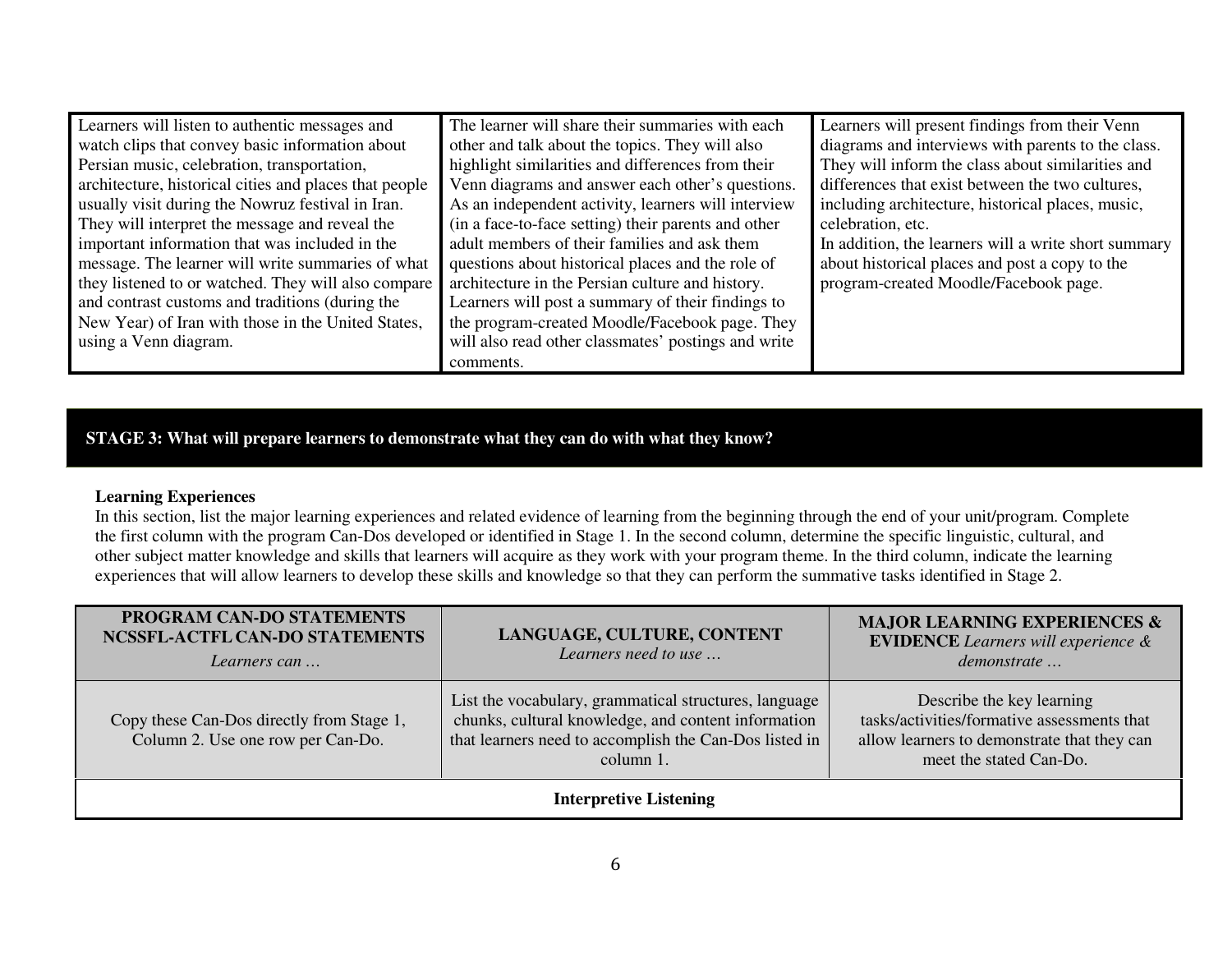| <b>Intermediate Mid:</b>                     | Vocabulary: radio advertisement, concert, Nowruz                                                                       | <b>Younger Learners</b>                                                                             |
|----------------------------------------------|------------------------------------------------------------------------------------------------------------------------|-----------------------------------------------------------------------------------------------------|
| 1. I can understand the information given in | celebration, singer, date, place, musician, traditional,                                                               | Learners in groups of two will listen to an                                                         |
| an Iranian radio advertisement or a          | song, tune, musical instruments                                                                                        | authentic radio advertisement related to a                                                          |
| conversation that I overhear related to      | أگهي راديو، كنسرت، جشن نوروز، خواننده، تاريخ، محل،                                                                     | traditional Persian concert during a Nowruz                                                         |
| Nowruz celebrations and traditions such      | موسیقیدان، سنتبی، أواز، أهنگ، ألات موسیقی                                                                              | celebration. Learners will complete a simple                                                        |
| as Persian food (Samanoo, Sabzi polo ba      | Grammatical structure: demonstrative pronouns,                                                                         | chart as they listen to the advertisement and                                                       |
| mahee); music and concert (traditional       | Personal and possessive pronoun, most frequently                                                                       | provide answers to questions such as which date,                                                    |
| and modern); public transportation;          | used adjectives, Ezafe or the addition "-e", compound                                                                  | what time, where, and who/or which folkloric                                                        |
| historical places (Emam Squre, Tehran        | action verbs: to listen, to understand, to say, to listen,<br>to play, to read, interrogative words, prepositions, the | music group will be performing, etc. Each group<br>will share their answers with two other groups.  |
| Musem, Bagh-e-Behesht, See o Se Pol,         | opposite words,                                                                                                        | At the end, each group will present their chart to                                                  |
| Chahar Bagh, Arg e Bam, Chehel               | گو ش کر دن، فهميدن، گفتن، شنيدن، نو اختن، خو اندن                                                                      | the class. The teacher will correct any incorrect                                                   |
| Setoon, pole Khajoo, and Menar               |                                                                                                                        | information through asking questions.                                                               |
| Jonboon); and how people usually spend       | Cultural knowledge: I listened to a concert                                                                            |                                                                                                     |
| their time during Nowruz (Sizdah Be-dar).    | advertisement on a radio. Rastak groups have a                                                                         | <b>Older Learners:</b>                                                                              |
|                                              | concert in Tehran. When is the concert? It is on                                                                       | Learners will be divided into three groups. All                                                     |
|                                              | Friday October 27. Do you like to listen to traditional                                                                | groups will listen to an artist who is looking for                                                  |
|                                              | Persian music? I went to a traditional concert                                                                         | an agent to advertise his/her concert. The artist                                                   |
|                                              | yesterday.                                                                                                             | will give information about the preferred dates,                                                    |
|                                              |                                                                                                                        | number of audience, preferred venue, and range                                                      |
|                                              |                                                                                                                        | of ticket price. Each group will then work                                                          |
|                                              | <b>Language Chunks:</b><br>من آگهی کنسرت را از رادیو شنیدم.                                                            | together to get information and prepare an                                                          |
|                                              | گروه رستاک در تهران کنسرت دارد.                                                                                        | advertisement flyer for the concert. In a contest,                                                  |
|                                              | كنسرت آنها چه روزي است؟                                                                                                | each group will present their flyer and other<br>learners will rate it. They will record and upload |
|                                              | روز جمعه بیست و هفتم أبان است <sub>.</sub>                                                                             | their advertisement on the program-created                                                          |
|                                              | تو دوست داری آهنگ سنتی ایرانی گوش کنی؟                                                                                 | Moodle/Facebook page. The teacher will post                                                         |
|                                              | من دیروز به یک کنسرت سنتی رفتم.                                                                                        | some comments about each advertisement with                                                         |
|                                              | <b>Cultural knowledge:</b>                                                                                             | the purpose to draw student's attention to                                                          |
|                                              | Students will learn about traditional musical                                                                          | grammatical and spelling errors.                                                                    |
|                                              | instruments and the role of Iranian traditional music                                                                  |                                                                                                     |
|                                              | and modern music in the life of the people in Iran.                                                                    |                                                                                                     |
|                                              | شاگردان در مورد ألات موسیقی و نقش موسیقی سنتی ایرانی و                                                                 |                                                                                                     |
|                                              | موسیقی مدر ن در ایر ان یاد میگریند                                                                                     |                                                                                                     |
|                                              |                                                                                                                        |                                                                                                     |
|                                              |                                                                                                                        |                                                                                                     |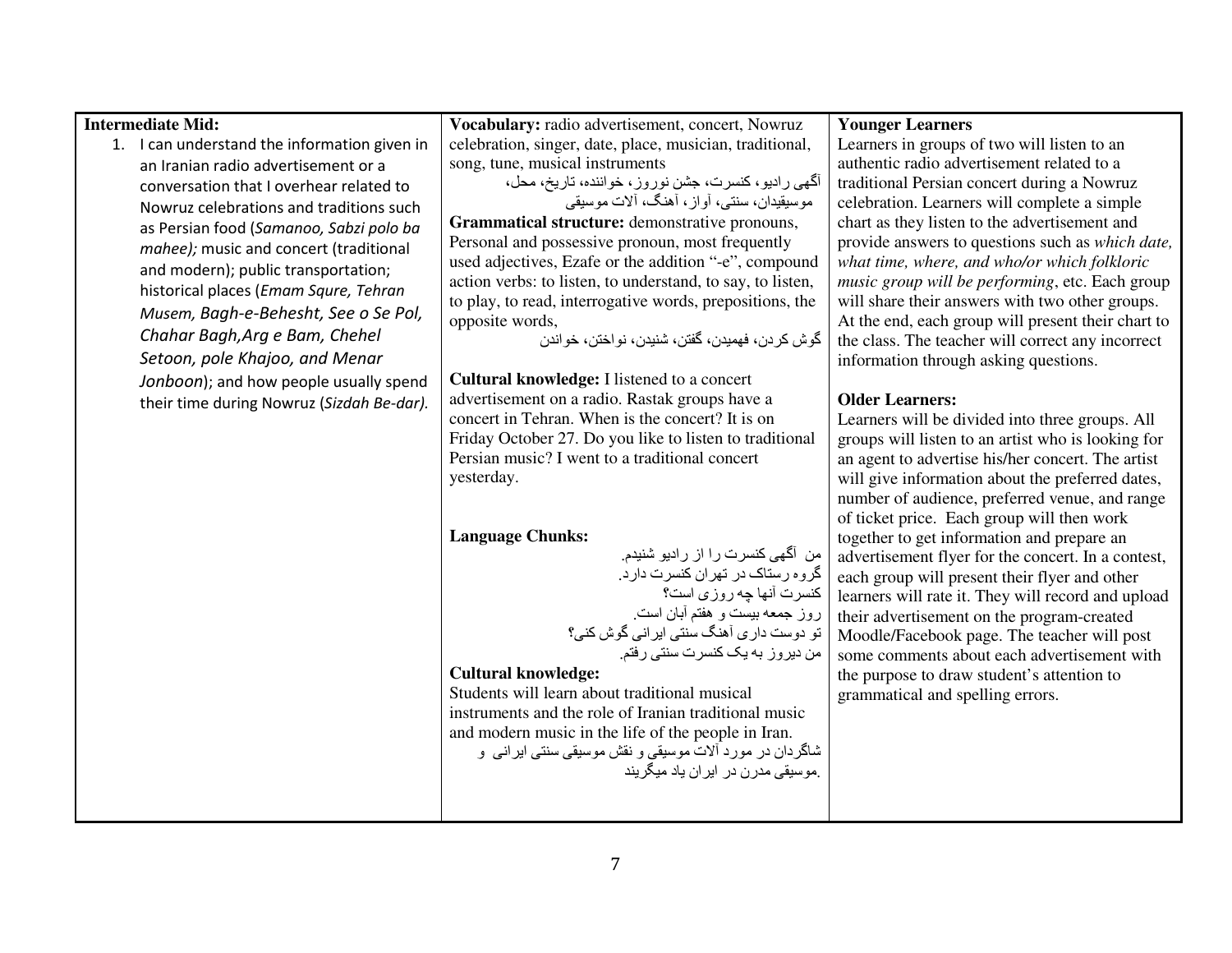|                                                                                                                                                                                                                                                           | <b>Content:</b> Interests: music/concert                                                                                                                                                                                                |                                                                                                                                                                                                                                                                                                         |
|-----------------------------------------------------------------------------------------------------------------------------------------------------------------------------------------------------------------------------------------------------------|-----------------------------------------------------------------------------------------------------------------------------------------------------------------------------------------------------------------------------------------|---------------------------------------------------------------------------------------------------------------------------------------------------------------------------------------------------------------------------------------------------------------------------------------------------------|
| <b>Intermediate High:</b>                                                                                                                                                                                                                                 | Vocabulary: biography, important dates, works of                                                                                                                                                                                        | <b>Younger Learners:</b>                                                                                                                                                                                                                                                                                |
| 2. I can understand the biographical information<br>of an Iranian influential person such as Amir Kabir,<br>Naserideen shah, Ferdosee, Hafiz, Mawlana<br>Jalaluddin Rumi Balkhi, and Iranian singers<br>including Estad Shajarian, Alireza Eftekhari, and | art, literary work, changes, poem, poet<br>زندگینامه ، تاریخ های مهم، أثار هنری، أثار ادبی، تغییرات، شعر،<br>شاعر                                                                                                                       | Each learner will listen to an interview of an<br>Iranian famous person who will provide<br>information about his or her regular day and free<br>time activities (each learner will have a separate<br>interview).                                                                                      |
| Mohammad Isfahanee).                                                                                                                                                                                                                                      | Grammatical structures: Adjective, past and<br>present tense, verbs<br>Language Chunks: Ferdowsi is one of most famous<br>and important poets of Iran. Shahnameh is one of<br>most important literary work in the world. Ferdowsi       | Learners will take notes and fill out a grid with<br>key information about the person. In a short<br>summary, they will use their own words to<br>introduce the person to a partner. Learners will<br>also ask and answer questions for better<br>understanding.                                        |
|                                                                                                                                                                                                                                                           | wrote Shahnameh in thirty years.                                                                                                                                                                                                        | <b>Older Learners:</b>                                                                                                                                                                                                                                                                                  |
|                                                                                                                                                                                                                                                           | فردوسی یکی از شاعران معروف و مهم تاریخ ایران می باشد <sub>.</sub><br>کتاب شاهنامه یکی از مهمترین آثار ادبی در جهان است.<br>فر دوسی شاهنامه را در طی سی سال نوشت.                                                                        | In groups of two, learners will listen to an<br>interview of an Iranian figure (each group will<br>have a different interview). The learners will<br>take notes of key information related to the<br>person. They will then present their notes about<br>the person to the class and answer classmates' |
|                                                                                                                                                                                                                                                           | Cultural knowledge: Students learn the epic<br>legend in the form of poem. They also become<br>familiar with shahnameh khanee/reading or<br>singing the poems of Ferdosee with the special<br>Vocals in a traditional tea/coffee house. | questions. In addition, they will post a copy of<br>their notes to the program-created<br>Moodle/Facebook page. The teacher will read<br>postings and comment. Through comments, the<br>teacher will add to learners' knowledge and<br>correct their grammatical errors.                                |
|                                                                                                                                                                                                                                                           | دانش اموزان افسانه های حماسی را به صورت شعر یاد می<br>گیرند. انها همچنین درباره شاهنامه خوانی یا خواندن اشعار<br>فر دوسی با آو از مخصوص در قهوه خانه ها ی سنتی آشنا می<br>شوند                                                          |                                                                                                                                                                                                                                                                                                         |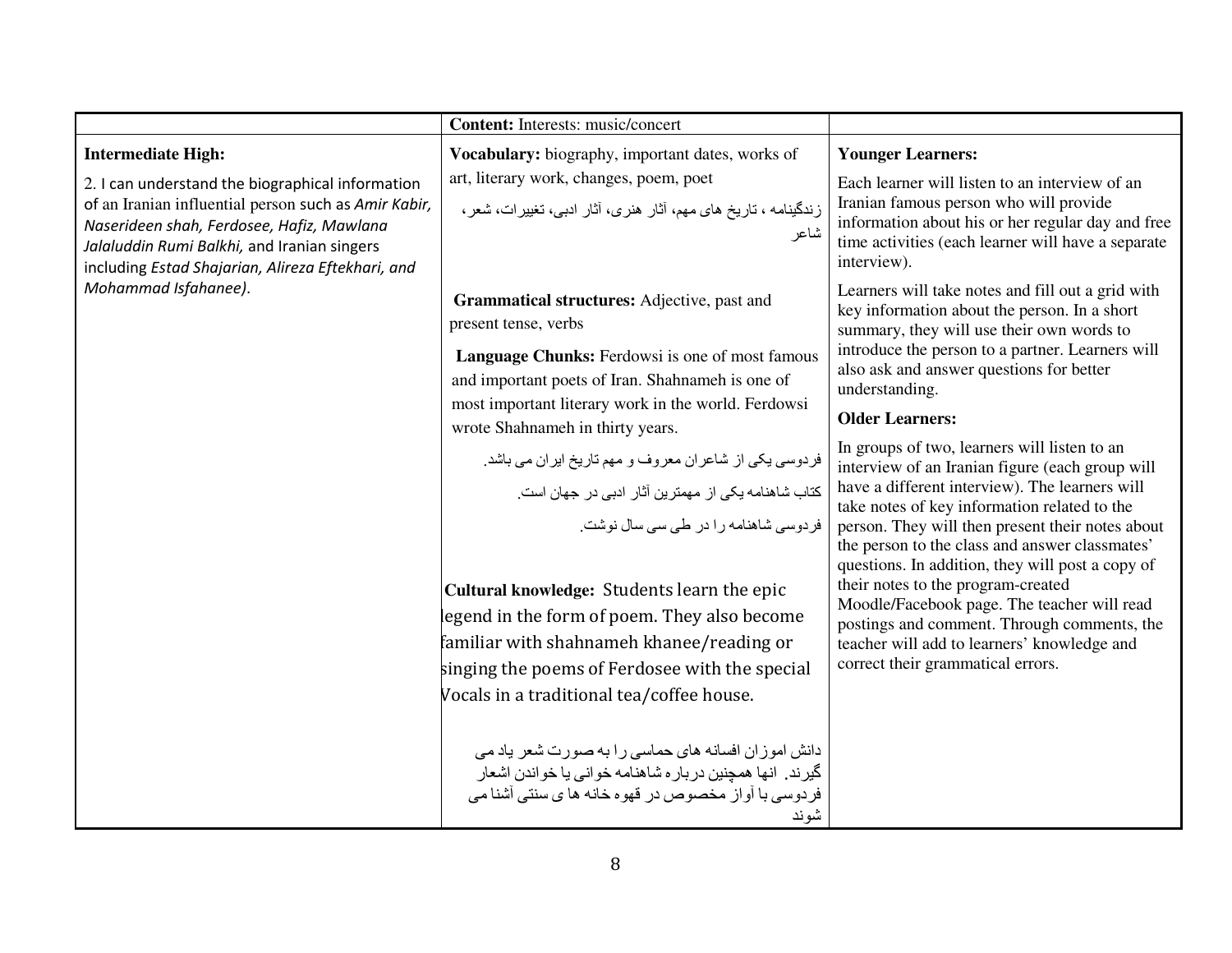|                                                                                                                                                                                                                                                                                                                                                                                                              | <b>Contents:</b> Description of a person/introduction                                                                                                                                                                                                                                                                                                                                                                                                                                                                                                                                                                                                                                                                                                                                                                                                                                                                                                                                                      |                                                                                                                                                                                                                                                                                                                                                                                                                                                                                                                                                                                                                                                                                                                                                                                                                                                                                                             |
|--------------------------------------------------------------------------------------------------------------------------------------------------------------------------------------------------------------------------------------------------------------------------------------------------------------------------------------------------------------------------------------------------------------|------------------------------------------------------------------------------------------------------------------------------------------------------------------------------------------------------------------------------------------------------------------------------------------------------------------------------------------------------------------------------------------------------------------------------------------------------------------------------------------------------------------------------------------------------------------------------------------------------------------------------------------------------------------------------------------------------------------------------------------------------------------------------------------------------------------------------------------------------------------------------------------------------------------------------------------------------------------------------------------------------------|-------------------------------------------------------------------------------------------------------------------------------------------------------------------------------------------------------------------------------------------------------------------------------------------------------------------------------------------------------------------------------------------------------------------------------------------------------------------------------------------------------------------------------------------------------------------------------------------------------------------------------------------------------------------------------------------------------------------------------------------------------------------------------------------------------------------------------------------------------------------------------------------------------------|
|                                                                                                                                                                                                                                                                                                                                                                                                              | <b>Interpersonal Communication</b>                                                                                                                                                                                                                                                                                                                                                                                                                                                                                                                                                                                                                                                                                                                                                                                                                                                                                                                                                                         |                                                                                                                                                                                                                                                                                                                                                                                                                                                                                                                                                                                                                                                                                                                                                                                                                                                                                                             |
| <b>Intermediate Mid:</b><br>3. I can appropriately participate in a social<br>interaction, provide and ask for information<br>related to topics of interest such as daily routine;<br>public transportation; special Nowruz dishes<br>(Samanoo, sabzi polo ba mahee, haft seen); music<br>and concert (traditional and modern); and how<br>people usually spend their time during Nowruz<br>(Sizdah Be-dar). | Vocabulary: ticket office, ticket, concert, over<br>phone, price, number of people, number, chair, front,<br>back, middle, stage<br>باجه، بليط، كنسرت، تلفني، فيمت،نفر، تعداد، صندلي ، شماره، جلو،<br>عقب، وسط،، سالن نمايش، سن<br>Grammatical structures: demonstrative pronouns,<br>superlative and comparative adjective, Interrogative<br>words, present time, past time, adverb of time and<br>place, negative, positive form of sentences,<br>expression of preferences, etc.<br>خريدن، رزرو كردن،<br>Language Chunks: cheapest, most expensive. I am<br>buying Shajarian concert ticket. Do you like to go to<br>Iranian traditional concert? How much is the ticket?<br>When and where is the concert? I need four tickets,<br>how much do I need to pay?<br>ارزانترین، گرانترین<br>من بليط براي كنسرت شجريان مي خرم.<br>ایا شما دوست داری به کنسرت سنتی ایرانی بری؟<br>قيمت بليط چنده؟<br>کی و کجا کنسرت هست؟<br>جهار تا بليط ميخوام، قيمتش جند ميشه؟<br>Cultural knowledge: Students learn about | <b>Younger learners:</b><br>In groups of two, learners will create a dialogue<br>between a customer and ticket seller clerk for<br>Persian concert. For instance,<br>Hello, how can I help you?<br>Hi I need a ticket for Persian Nowruz festival?<br>Great, how many tickets do you need?<br>I need four tickets.<br>$etc. \ldots$<br>Learners will use a dummy phone to conduct the<br>conversation. They will also try to negotiate<br>ticket price such as discounted group rates.<br><b>Older learners:</b><br>Pair work: Learner A will call learner B and<br>invite him/her to their house for a Nowruz<br>celebration. Learner B will ask questions in<br>order to get information about the event and then<br>accept or deny the invitation. Questions will<br>include, where is the party, what is the address,<br>how many people will be there, do I have to<br>bring a dish or something, etc. |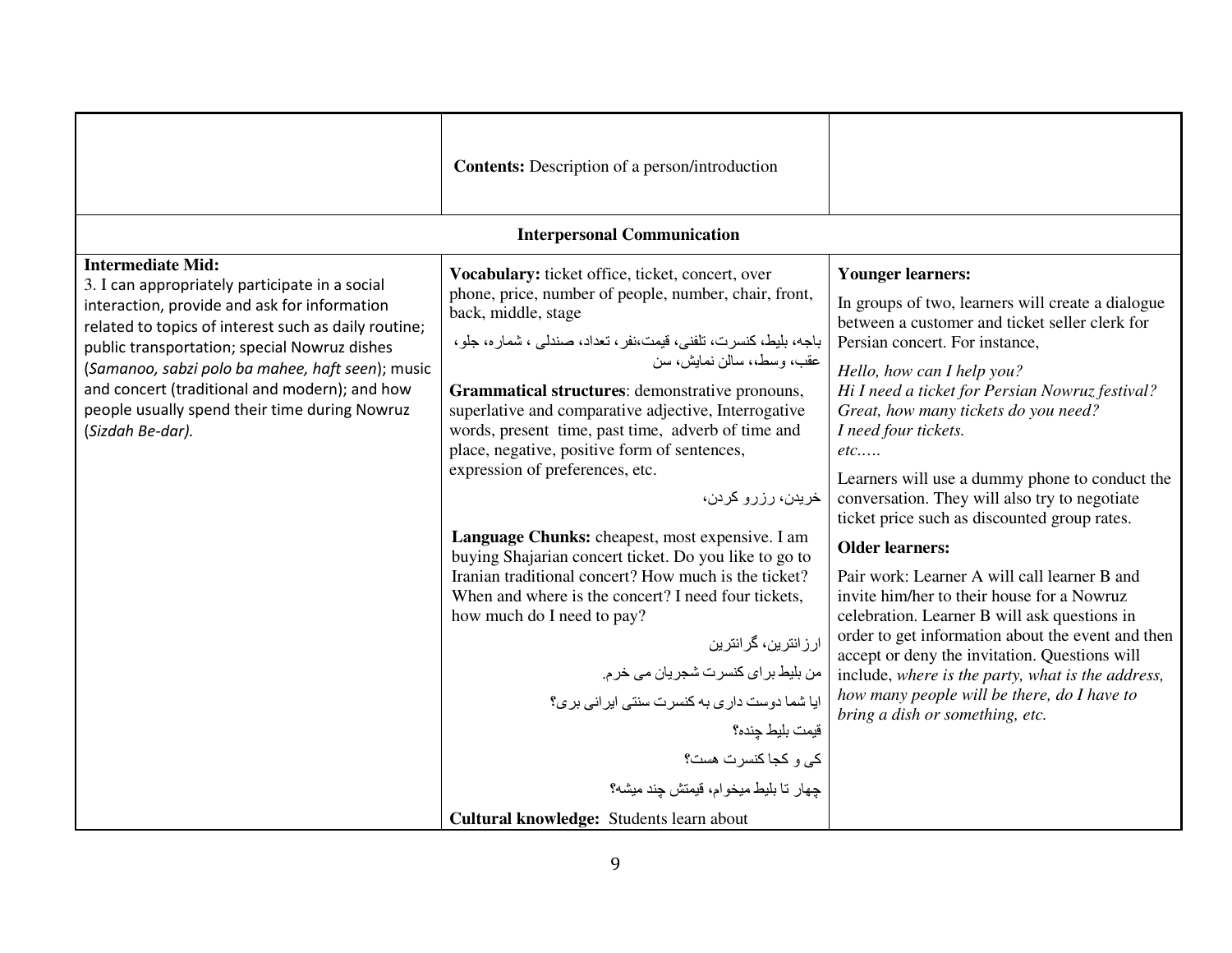|                                                                                                                                                                                                                                                                                                                                                                                       | traditional music and musical instruments and its<br>effect on people's life in Iran.                                                                                                                                                                                                                                                                                                                                                                                                                                                                                                                                     |                                                                                                                                                                                                                                                                                                                                                                                                                                                                                                                                                                                                                                                                                                                                                                                                                                                                |
|---------------------------------------------------------------------------------------------------------------------------------------------------------------------------------------------------------------------------------------------------------------------------------------------------------------------------------------------------------------------------------------|---------------------------------------------------------------------------------------------------------------------------------------------------------------------------------------------------------------------------------------------------------------------------------------------------------------------------------------------------------------------------------------------------------------------------------------------------------------------------------------------------------------------------------------------------------------------------------------------------------------------------|----------------------------------------------------------------------------------------------------------------------------------------------------------------------------------------------------------------------------------------------------------------------------------------------------------------------------------------------------------------------------------------------------------------------------------------------------------------------------------------------------------------------------------------------------------------------------------------------------------------------------------------------------------------------------------------------------------------------------------------------------------------------------------------------------------------------------------------------------------------|
|                                                                                                                                                                                                                                                                                                                                                                                       | <b>Content:</b> Buying Ticket for the traditional music<br>concert                                                                                                                                                                                                                                                                                                                                                                                                                                                                                                                                                        |                                                                                                                                                                                                                                                                                                                                                                                                                                                                                                                                                                                                                                                                                                                                                                                                                                                                |
| <b>Intermediate High:</b><br>4. I can provide information and full description<br>about topics related to historical places such as<br>Takhte Jamshed, Tehran Museum, Jameh<br>Mosque of Isfahan); Se o se pol, Hasht<br>Behesht, Arg e Bam, and Chehel setoun; as well<br>as influential Iranian figures such as, Amir kabir,<br>Hafiz, Ferdosee, Mawlana Jalaluddin Rumi<br>Balkhi) | Vocabulary: museum, art, contemporary, ancient,<br>antique, modern, statue, book, painting, pitcher, rug,<br>picture, jewelry<br>موزه، هنر، معاصر، قدیمی، انتیک، مدرن، مجسمه، کتیبه ، (کتاب)،<br>نقاشي، کو ز ه، فر ش، تابلو ، جو اهر<br>Grammatical structures: Adverb of time and place,<br>past and present tense, possessive pronouns,<br>Interrogative words, verbs: to watch, to see                                                                                                                                                                                                                                 | <b>Lower Learners:</b><br>In groups of two, learners will receive pictures<br>of some famous items in the Iran's National<br>Museum. They will also receive clay, paint,<br>paper, glue, and other supplies. While they talk<br>about the artifact in the picture. They will also<br>try to make it with the materials they have. They<br>will then present their created object (giving full<br>description) to the class and answer other<br>students' questions.                                                                                                                                                                                                                                                                                                                                                                                            |
|                                                                                                                                                                                                                                                                                                                                                                                       | ِديدن، تماشا كر دن،<br><b>Language Chunks:</b> my family and I are going to<br>Iran's national museum. Have you gone to Tehran's<br>contemporary museum of art? No, where is this<br>museum? The contemporary museum of art is at<br>Laleh park. What types of things are displayed in the<br>museum?<br>من با خانواده ام به موزه ملي ايران مي روم.<br>أيا به موزه هنر هاي معاصر تهران رفته اي؟<br>نه، این موزه کجاست؟<br>موزه هنر های معاصر در پارک لاله است.<br>چه چیز هایی در موز ه ملی ایر ان دیدی؟<br><b>Cultural knowledge:</b> Ancient artifacts provide<br>information about the history, life style, and culture | <b>Older Learners:</b><br>Learners will bring Persian handcrafts to the<br>class. In small groups, the learners will talk and<br>describe the object that their team has received.<br>They will talk about the physical description of<br>the object, history, etc. Then each group will<br>present their object/artifact to other groups and<br>answer related questions. The teacher will<br>facilitate the discussion by giving the students<br>some guided questions such as, what is it, what<br>shape is it, what history does it represent, etc.<br>Students will later post the picture and the<br>description of the item to the program's<br>Moodle/Facebook page. Other students will read<br>the posting and offer comments. The teacher<br>will monitor students' interaction and post some<br>comments to further facilitate student's learning. |
|                                                                                                                                                                                                                                                                                                                                                                                       | of people, places, and events from the past time.                                                                                                                                                                                                                                                                                                                                                                                                                                                                                                                                                                         |                                                                                                                                                                                                                                                                                                                                                                                                                                                                                                                                                                                                                                                                                                                                                                                                                                                                |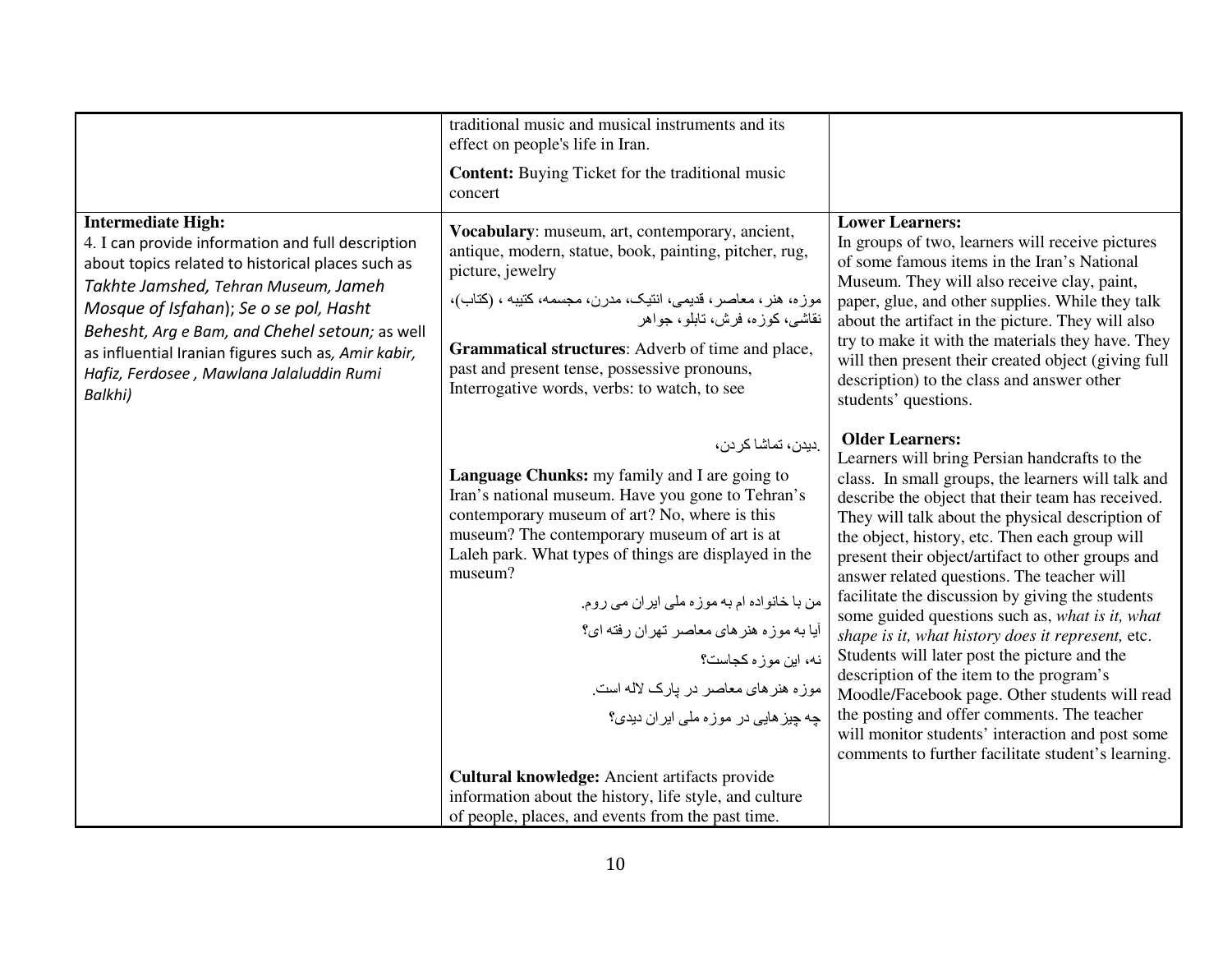|                                                                                                                                                                                                                                                                                                                                                                                                                                                               | Students learn about the life style of the ancient Iran,<br>their behaviors, clothes style, food and utensils,<br>دانش آموزان درباره فرهنگ، طرز زندگی مردم و أداب مربوط به<br>رفتار های مختلف مثل طرز لباس پوشیدن، غذا خوردن، روابط<br>ِاجتماعی، <sub>…</sub> یاد مے گیر ند<br><b>Content:</b> place/museum                                                                                                                                                                                                                                                                                                                          |                                                                                                                                                                                                                                                                                                                                                                                                                                                                                                                                                                                                                                                                                                            |
|---------------------------------------------------------------------------------------------------------------------------------------------------------------------------------------------------------------------------------------------------------------------------------------------------------------------------------------------------------------------------------------------------------------------------------------------------------------|--------------------------------------------------------------------------------------------------------------------------------------------------------------------------------------------------------------------------------------------------------------------------------------------------------------------------------------------------------------------------------------------------------------------------------------------------------------------------------------------------------------------------------------------------------------------------------------------------------------------------------------|------------------------------------------------------------------------------------------------------------------------------------------------------------------------------------------------------------------------------------------------------------------------------------------------------------------------------------------------------------------------------------------------------------------------------------------------------------------------------------------------------------------------------------------------------------------------------------------------------------------------------------------------------------------------------------------------------------|
|                                                                                                                                                                                                                                                                                                                                                                                                                                                               | <b>Presentational speaking</b>                                                                                                                                                                                                                                                                                                                                                                                                                                                                                                                                                                                                       |                                                                                                                                                                                                                                                                                                                                                                                                                                                                                                                                                                                                                                                                                                            |
| <b>Intermediate Mid</b><br>5. I can present on familiar topics related Nowruz<br>including special Nowruz dishes (Samanoo, Sabzi<br>Koo Koo) music and concert (traditional and<br>modern); transportation; daily routine; historical<br>places (Takhte Jamsid, Tehran Museum, , ARG,<br>Jameh Mosque of Isfahan, baghe Mohtasham,<br>Jamsheedieh Park); and how people usually spend<br>their time during Nowruz (Mayla-e-Gul-e-Surkh<br>and Sizdah Be-dar). | Vocabulary: bus, taxi, boat, bicycle, metro, travel,<br>ticket, driver, traffic, right, straight, left, up, down<br>اتوبوس، تاکسی، قطار ، دوچرخه، مترو، سفر ، تند، بلیط ، راننده،<br>ترافیک، راست، مستقیم، چپ، بالا، پایین<br>Grammatical structures: Personal pronouns,<br>adjectives, adverb of time and place, prepositions,<br>action, verbs, direction<br>سوارشدن، بیاده شدن، رفتن، خریدن، رانندگی کردن<br>Language Chunks: we are going from Enghlab<br>square to Laleh park. I went to Valiasr street with<br>buss number three. Metro is faster than bus. How do<br>you go to the museum? From one place to another<br>place | <b>Younger learners:</b><br>Learners will bring their favorite toys with them<br>to the class. In groups of two, they will talk and<br>describe their toys to each other. They will also<br>provide information why that particular means<br>of transportation is their favorite. In addition,<br>they will share the story of how they got that toy<br>(was it part of a birthday gift, or something<br>else). At the end, each learner will introduce his<br>or her partner and his or her toys to the class.<br>For instance, this is Ali, his favorite toy is horse,<br>he would like to have a real horse one day, etc.<br><b>Older learners:</b><br>Learners will watch a video about transportation |
|                                                                                                                                                                                                                                                                                                                                                                                                                                                               | از میدان انقلاب به پارک لاله می روم.<br>من با اتوبوس خط سه به خيابان وليعصر رفتم.<br>مترو تندتر از اتوبوس می رود.<br>تو با چه وسیله ایی به موزه رفتی؟                                                                                                                                                                                                                                                                                                                                                                                                                                                                                | in Iran. They will watch and note how people<br>behave when they are on a bus or in a taxi. They<br>will work with a partner and complete a Venn<br>diagram highlighting similarities and differences<br>about people's behavior in Iran and in the<br>United States when people use public                                                                                                                                                                                                                                                                                                                                                                                                                |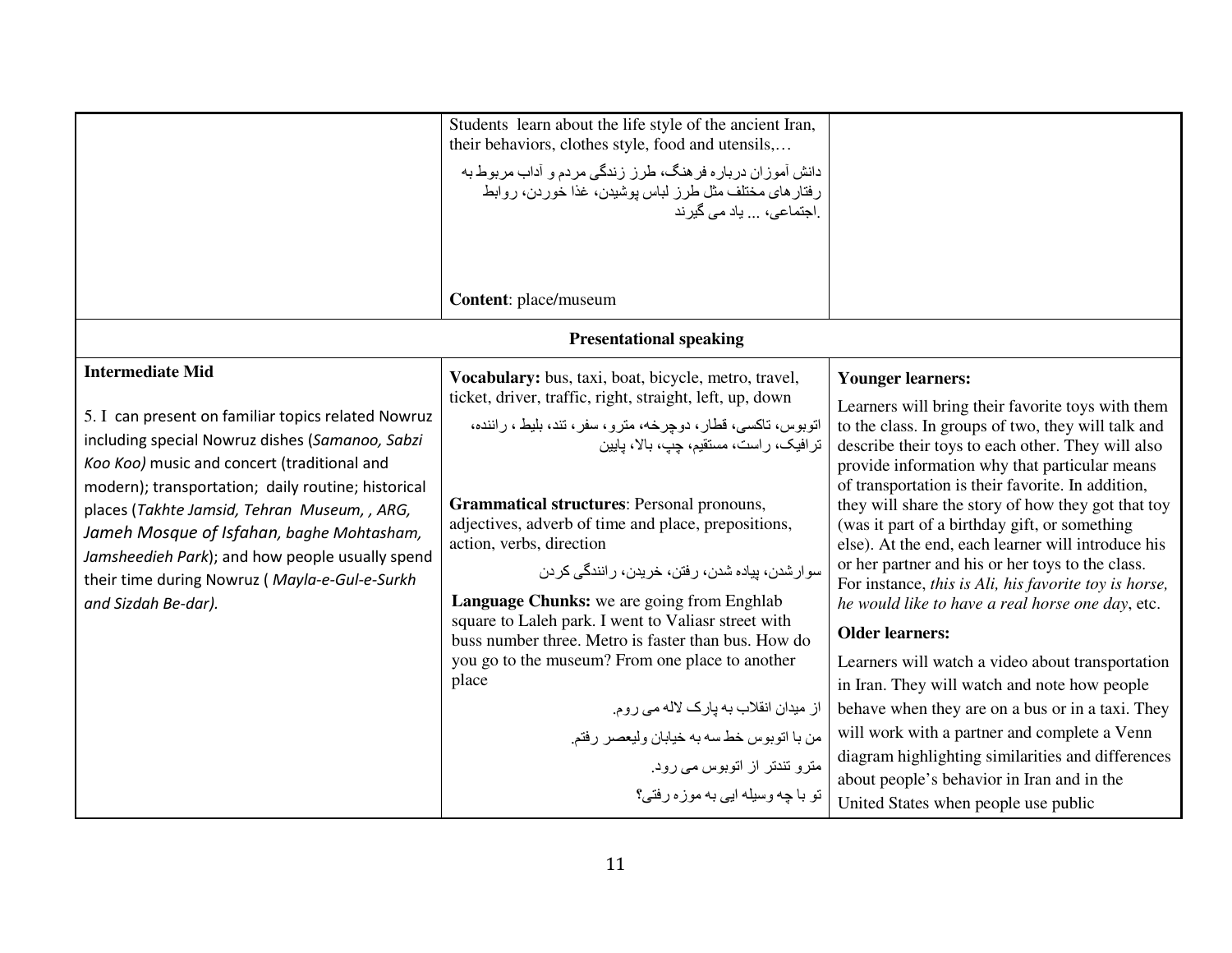|                                                                                                                                                                                                                                                                              | از یک نقطه به نقطه دیگر<br>Cultural knowledge: Students learn about<br>behaviors related to using public transportation and<br>"Taaroaf Kardan" in paying the cost, or getting<br>in/getting off the vehicle<br>اتعارف كردن: بفرماييد نه شما بفرماييد<br>جداكردن اتوبوس زنان و مردان                                                                                                                                                                                                                                                                                                                                              | transportation. For instance, there are separate<br>sections for men and women in a public bus in<br>Iran. In addition, youngsters are expected to<br>offer their seats to elders while riding the bus.<br>Each group will then present information from<br>their Venn diagram to the class and answer<br>related questions.                                                                                                                                                                                                                                                                                                                                                               |
|------------------------------------------------------------------------------------------------------------------------------------------------------------------------------------------------------------------------------------------------------------------------------|-----------------------------------------------------------------------------------------------------------------------------------------------------------------------------------------------------------------------------------------------------------------------------------------------------------------------------------------------------------------------------------------------------------------------------------------------------------------------------------------------------------------------------------------------------------------------------------------------------------------------------------|--------------------------------------------------------------------------------------------------------------------------------------------------------------------------------------------------------------------------------------------------------------------------------------------------------------------------------------------------------------------------------------------------------------------------------------------------------------------------------------------------------------------------------------------------------------------------------------------------------------------------------------------------------------------------------------------|
|                                                                                                                                                                                                                                                                              | Content: transportation                                                                                                                                                                                                                                                                                                                                                                                                                                                                                                                                                                                                           |                                                                                                                                                                                                                                                                                                                                                                                                                                                                                                                                                                                                                                                                                            |
| <b>Intermediate High</b><br>6. I can talk about the similarities and differences<br>between the traditional and modern Iranian<br>music through introducing and talking about<br>singers from different era (Ostad Shaharian,<br>alireza Eftekharee, and Mohammad Isfahanee) | Vocabulary: music, pop, traditional, musical<br>instruments, Santoor, Sitar, Daf, Guitar, chair, stage,<br>audience<br>موسیقی، پاپ، سنتی،آلات موسیقی، سنتور ، سه تار ، دف، گیتار ،<br>صندلی، صحنه نمایش، تما شاچی،<br>Grammatical structures: Adjective, adverb of time<br>and place, possessive pronoun, simple present tense,<br>simple past tense, superlative and comparative<br>adjectives preposition<br>Language Chunks: participate, applause. Rastak<br>group uses traditional musical instruments. The One<br>Direction uses modern musical instruments. Who is<br>the lead singer of the group Sonat. The Rastak group | <b>Younger learners:</b><br>Learners will watch a short video of a traditional<br>Persian musical performance (Rastak group).<br>They will also watch a pop music video from the<br>U.S. The class will be divided into two groups<br>of A and B. Team A will sing a Persian song and<br>resemble Persian singers' gestures. Team B will<br>do the same thing for American singers. Later<br>students will work with a partner and complete a<br>Venn diagram highlighting the differences and<br>similarities between the Persian and American<br>singers' performances. They will then present<br>the information from their Venn diagrams to the<br>class and answer related questions. |
|                                                                                                                                                                                                                                                                              | individuals sing and play music.                                                                                                                                                                                                                                                                                                                                                                                                                                                                                                                                                                                                  | <b>Older learners:</b>                                                                                                                                                                                                                                                                                                                                                                                                                                                                                                                                                                                                                                                                     |
|                                                                                                                                                                                                                                                                              | شركت كردن، دست زدن، گوش كردن،<br>گروه رستاک از آلات موسیقی سنتی استفاده می کنند.<br>گروه ۱ دیرکشن از آلات موسیقی مدرن استفاده می کنند.<br>خواننده اصلي گروه سنت کيست؟                                                                                                                                                                                                                                                                                                                                                                                                                                                             | If possible, the teacher will bring at least one<br>real instrument to the class, if not, only pictures.<br>The learners will watch in a YouTube clip how<br>the instrument is played, in which occasion, etc.<br>With a partner, they will then describe the<br>physical description of the instrument and                                                                                                                                                                                                                                                                                                                                                                                |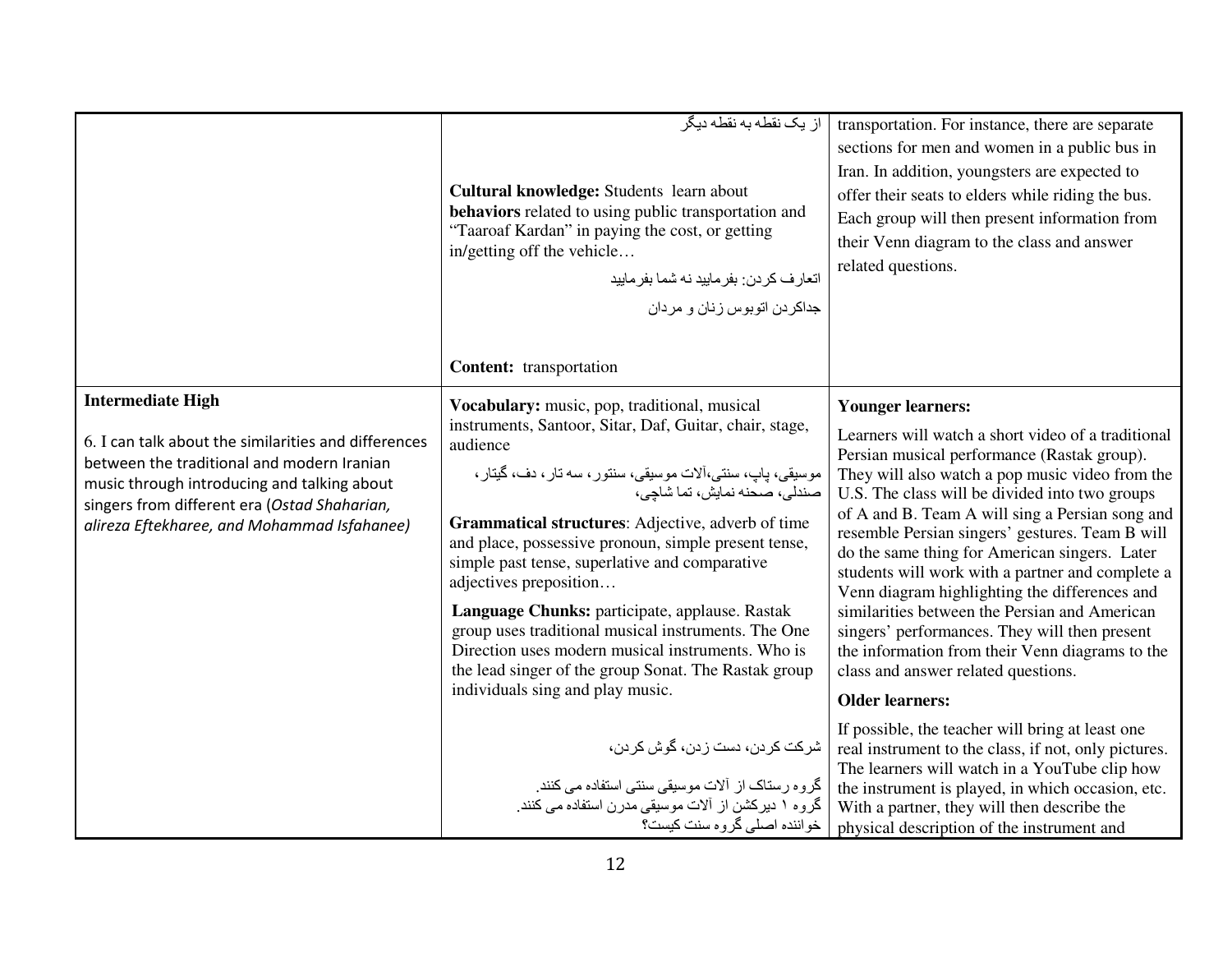| ِاعضای گروه رستاک هم می خوانند و هم می نوازند ِ<br><b>Cultural knowledge:</b><br>Students will learn about Iran's national anthem, the<br>traditional music, musical instruments, dance, and<br>importance and role of music in people's life in Iran.<br>دانش آموزان درباره سرود ملي ايران و موسيقي، الات موسيقى و<br>ر قص های سنتی ایر ان یاد می گیر ند و همچنین نقش موسیقی در<br>زندگ <i>ی</i> مردم | compare it with a musical instrument in the<br>United States. Students will share their new<br>knowledge with other groups and answer related<br>questions. |
|--------------------------------------------------------------------------------------------------------------------------------------------------------------------------------------------------------------------------------------------------------------------------------------------------------------------------------------------------------------------------------------------------------|-------------------------------------------------------------------------------------------------------------------------------------------------------------|
| <b>Content:</b> Music, concert                                                                                                                                                                                                                                                                                                                                                                         |                                                                                                                                                             |
|                                                                                                                                                                                                                                                                                                                                                                                                        |                                                                                                                                                             |

*You may add additional rows as necessary.*

## **Materials & Other Resources**

Describe the primary resources that you plan to use for the program. Be specific so that these resources can be shared with other programs.

### **TBA**

## **Daily Schedule**

 Describe the typical daily schedule for a participant. Consider how to create a program day that creates a blend different types of activities and learning experiences throughout the day. *You may add additional rows as necessary.* 

| TIME FRAME    | <b>ACTIVITY</b>                                                                                                                                                                                                                                                                                                                                                                                             |
|---------------|-------------------------------------------------------------------------------------------------------------------------------------------------------------------------------------------------------------------------------------------------------------------------------------------------------------------------------------------------------------------------------------------------------------|
| $9:00 - 9:20$ | Opening activates: Instructor will review homework and introduce the<br>objectives of the day (daily schedule will vary).                                                                                                                                                                                                                                                                                   |
| $9:20-10:20$  | Learning Episodes 1-3 (20 minutes each):<br>Learners will be learning the new lesson through interpersonal,<br>interpretive and presentational modes of communication, such as: group<br>work, independent work, games, storytelling, drawing, role-playing, etc.<br>The teacher will conduct a formative assessment throughout the lesson.<br>He/she will use recasting to correct learners' pronunciation |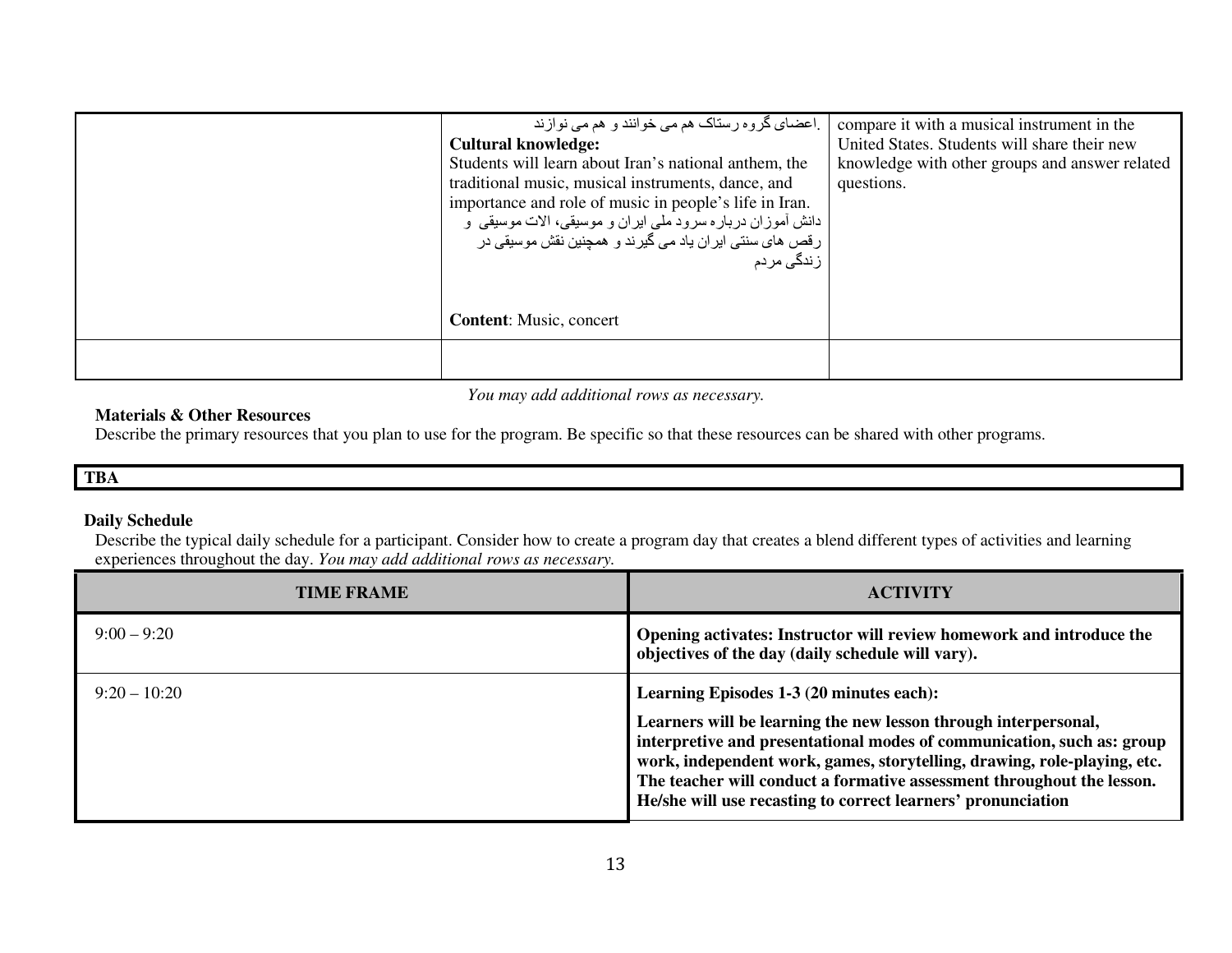| $10:20 - 10:30$                          | <b>Break</b>                                                                                                                                                                                                                                                                                                                                                                                                                                                             |
|------------------------------------------|--------------------------------------------------------------------------------------------------------------------------------------------------------------------------------------------------------------------------------------------------------------------------------------------------------------------------------------------------------------------------------------------------------------------------------------------------------------------------|
| $10:30 - 12:00$ (Reading Comprehensions) | Please refer to the Reading and Writing Curriculum.                                                                                                                                                                                                                                                                                                                                                                                                                      |
| $12:00 - 1:00$                           | Lunch: Learners will take lunch break with their instructors to further<br>immerse in the culture.                                                                                                                                                                                                                                                                                                                                                                       |
| $1:00 - 1:40$                            | Learning Episodes 1-2 (20 minutes each):<br>Opening activates: Learners will watch authentic Persian children movie.<br>Learners will watch Persian authentic movies and discuss their<br>undressing through small group discussions.                                                                                                                                                                                                                                    |
| $1:40-2:00$                              | Learning Episode 3 (20 minutes):<br>Learners will preform cultural performance such as Persian national<br>dance, songs and plays.                                                                                                                                                                                                                                                                                                                                       |
| $2:00 - 2:10$                            | <b>Break</b>                                                                                                                                                                                                                                                                                                                                                                                                                                                             |
| $2:10 - 2:50$                            | Learning Episodes 1-2 (20 minutes each):<br>Opening activates: Under the teacher supervision learners will use<br>different technology to review and practice daily materials learned in the<br>class. They will use the following software:<br><b>Online Alphabets Modules - to practice alphabets</b><br>Byki to practice vocabulary<br>Skype to conduct and record conversations<br><b>Online games</b><br>Linguafolio<br><b>Program-created Moodle/Facebook Page</b> |
| $2:50 - 3:15$                            | Learning Episode 1 (25 minutes):<br><b>Review of materials</b>                                                                                                                                                                                                                                                                                                                                                                                                           |